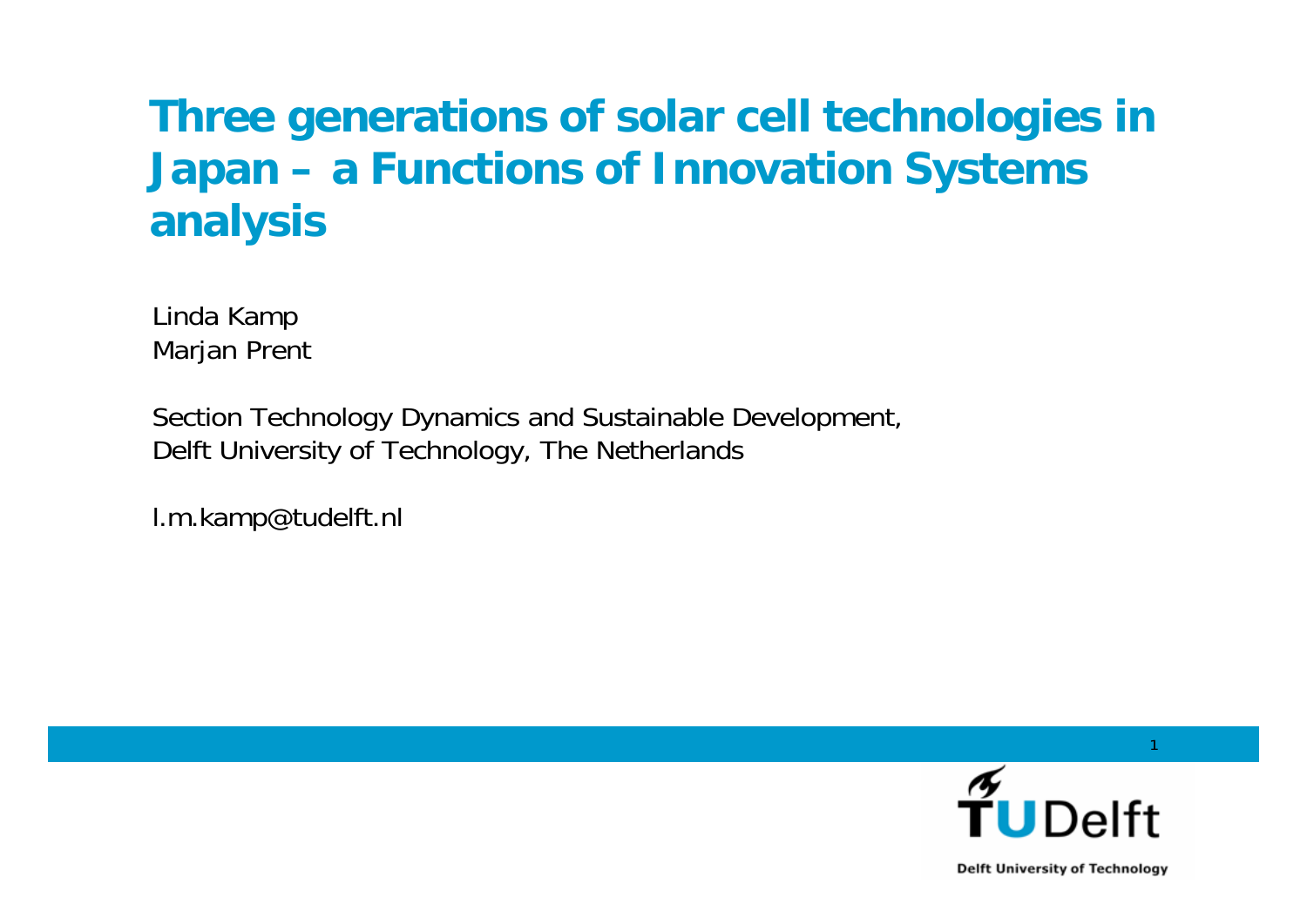#### **Introduction**

- How to understand and accelerate the development and diffusion of emerging technologies?
- Innovation systems approach is a powerful heuristic framework
- Highlights the systemic nature of innovation processes
	- No innovation in isolation
- Technological development not only technical and economic but also social aspect important
- Very well diffused under policy makers (OECD etc)
- Has potential to contribute to 'joint actions on climate change'

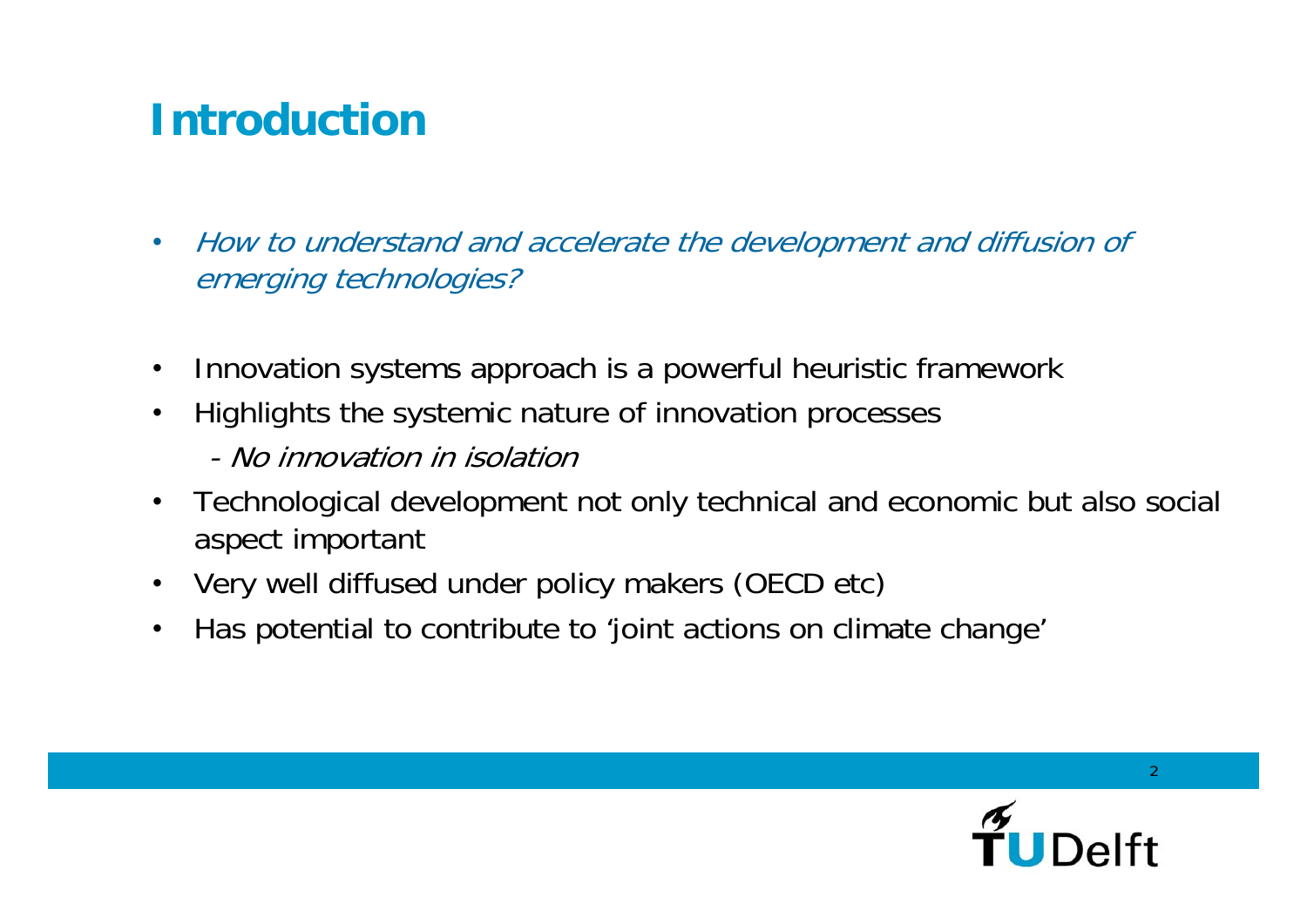#### **Innovation Systems**

- 'Goal' of Innovation System: *to develop, diffuse and use innovations*
- Those *factors that influence* the developments, diffusion, and use of  $innovations = system functions$
- System functions build up an Innovation system
- The way all activities cumulate determines the functioning of the innovation system
- -> identify functional patterns feedback loops between functions

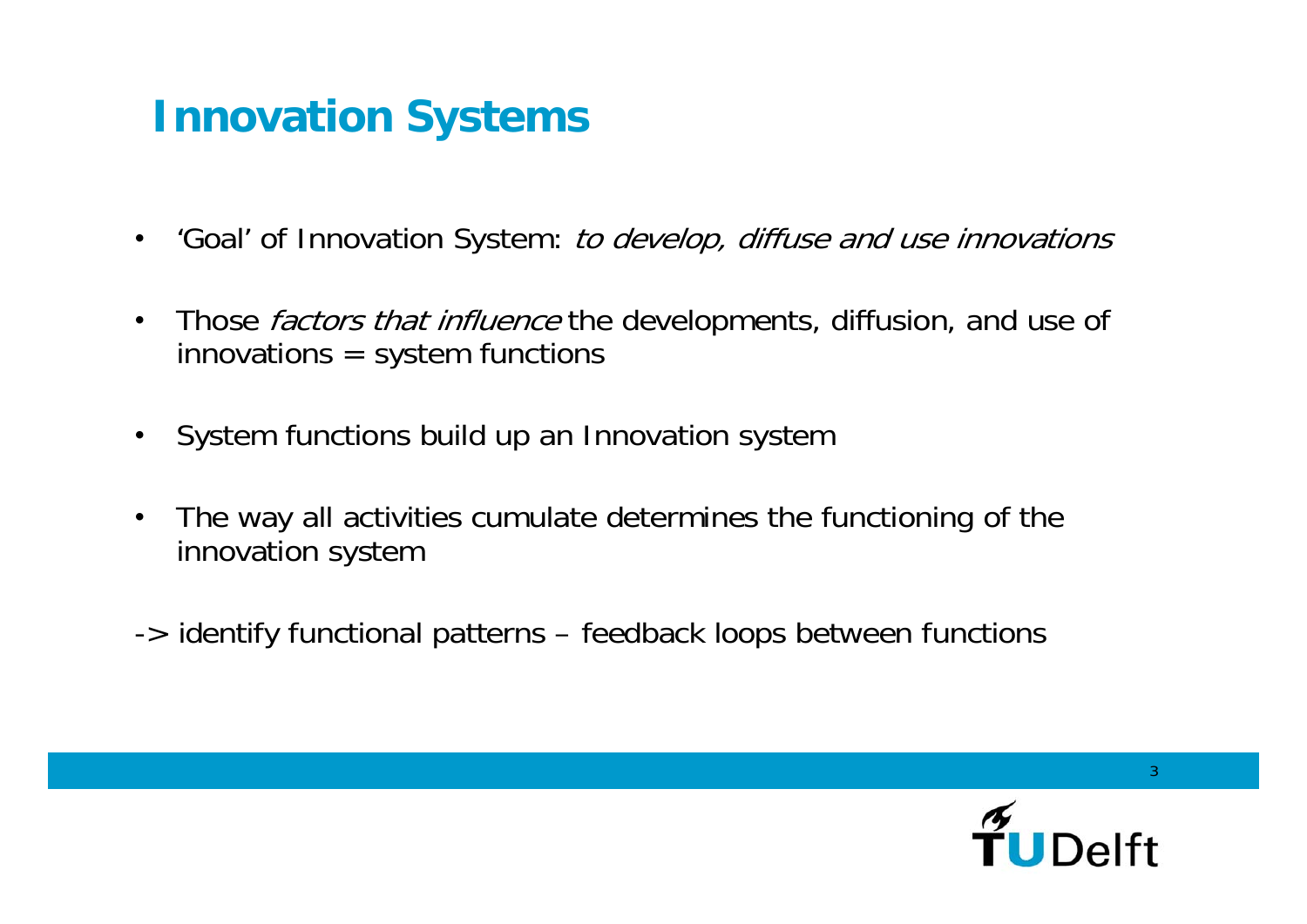# **System functions**

- Function 1: Entrepreneurial Activities
- Function 2. Knowledge Development
- Function 3. Knowledge Diffusion through networks
- Function 4. Guidance of the Search
	- Expectations
	- Legitimation
	- Vision for future
- Function 5. Market Formation
- Function 6. Resource Mobilization
- Function 7. Counteracting Resistance to Change
	- Lobby activities

Qualitative indicators used for functions – see paper

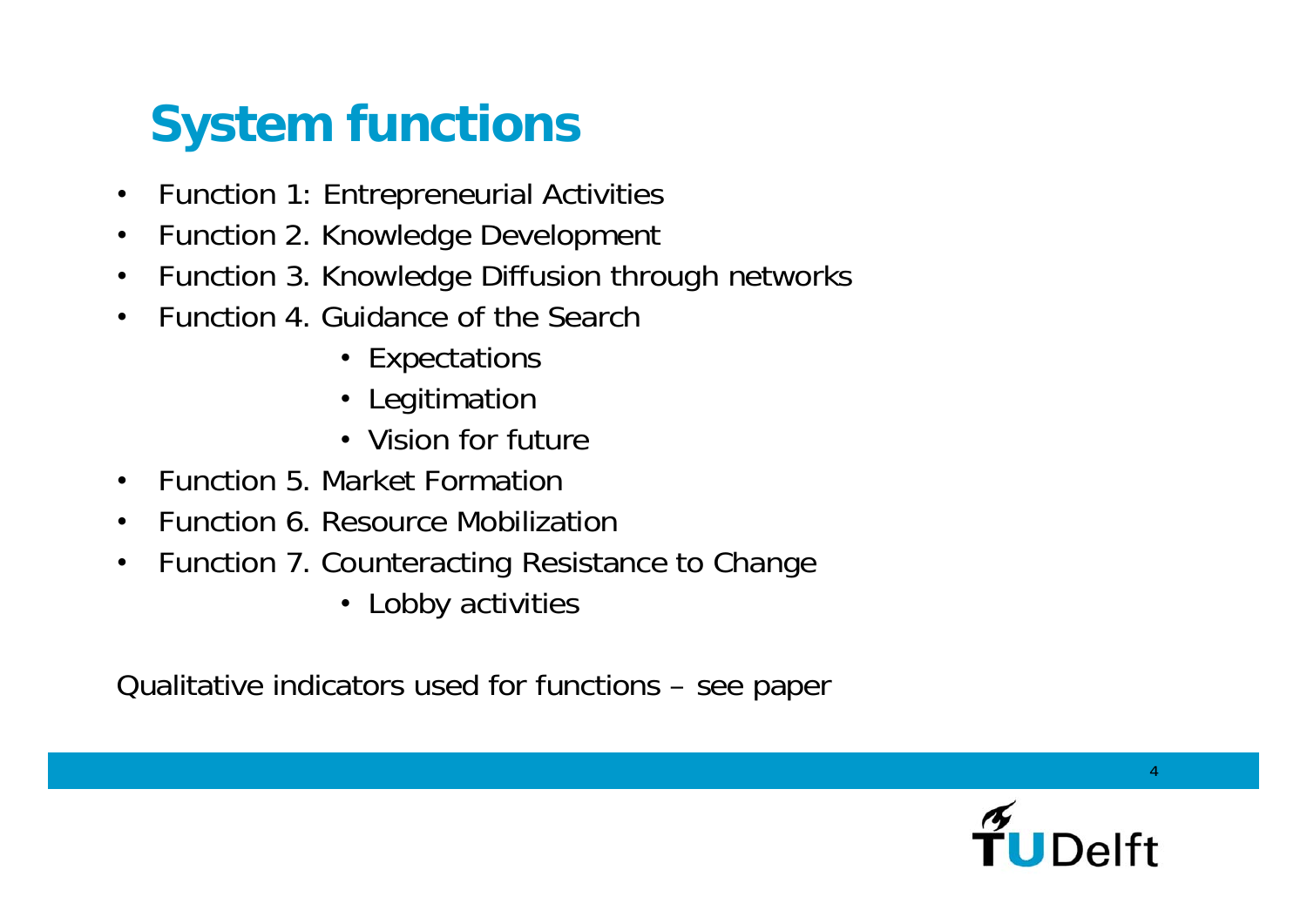### **Functional patterns - example**



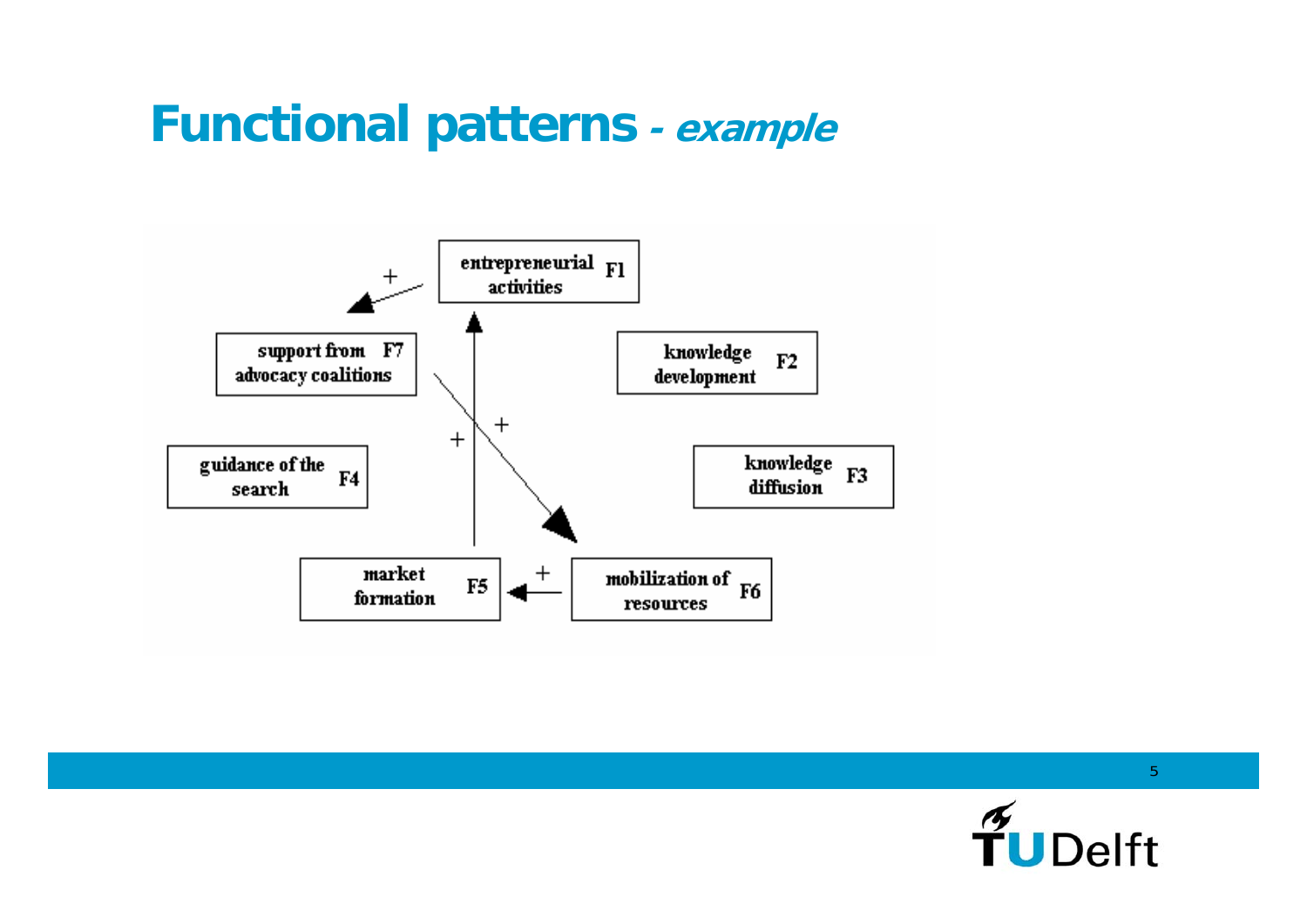## **PV innovation systems in Japan**

- Japan has been very successful for decades in PV R&D, industrial development and diffusion:

Japan produces about 40% of the world's PV; and has about 2,000 MW of installed capacity

- Goal of this research: find explanation in functional patterns of innovation systems of the three generations PV technology

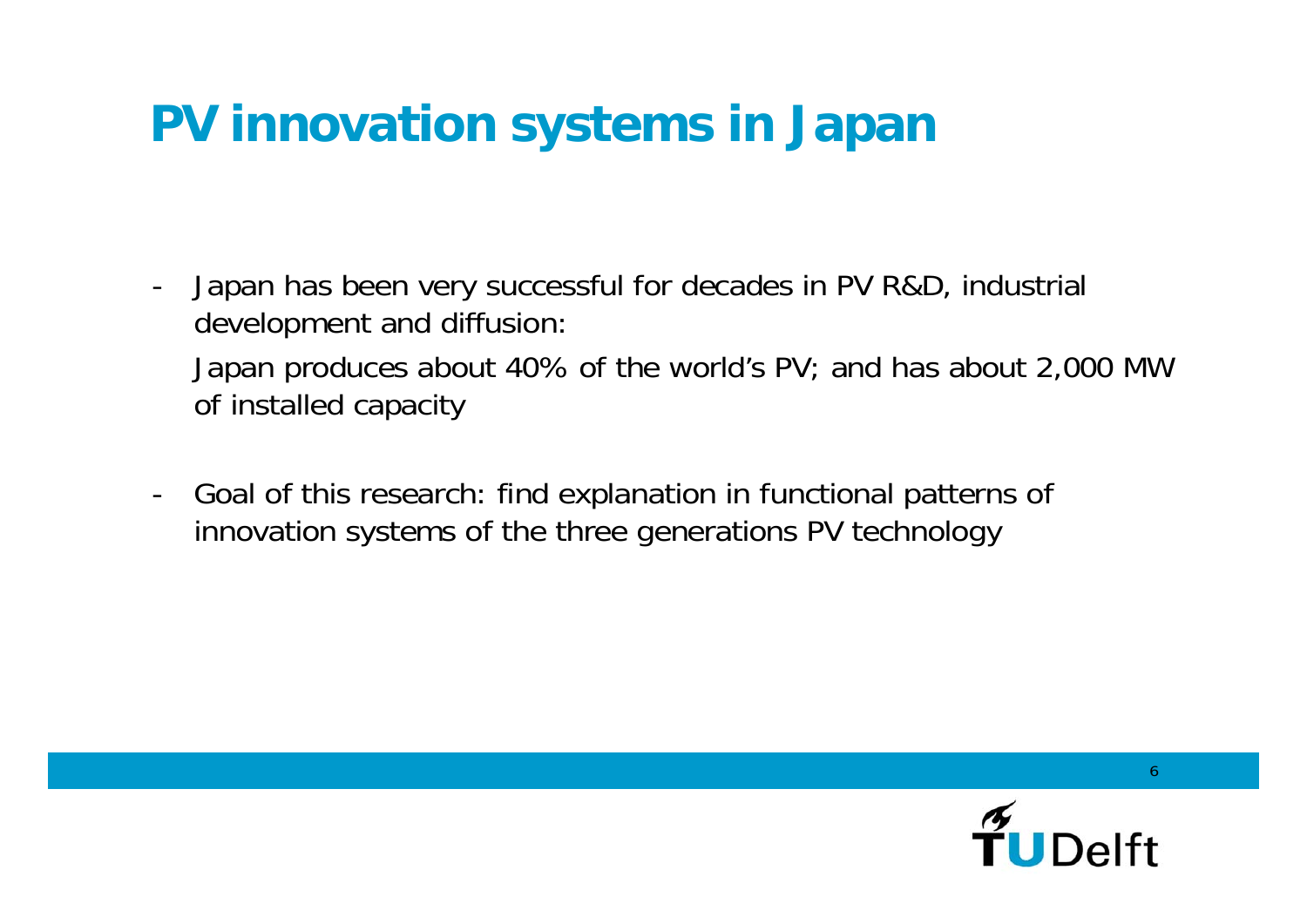## **First generation PV** – *crystalline silicon PV*

- Virtuous R&D cycle:
- PV2030 roadmap triggered R&D, wide support and high expectations on PV



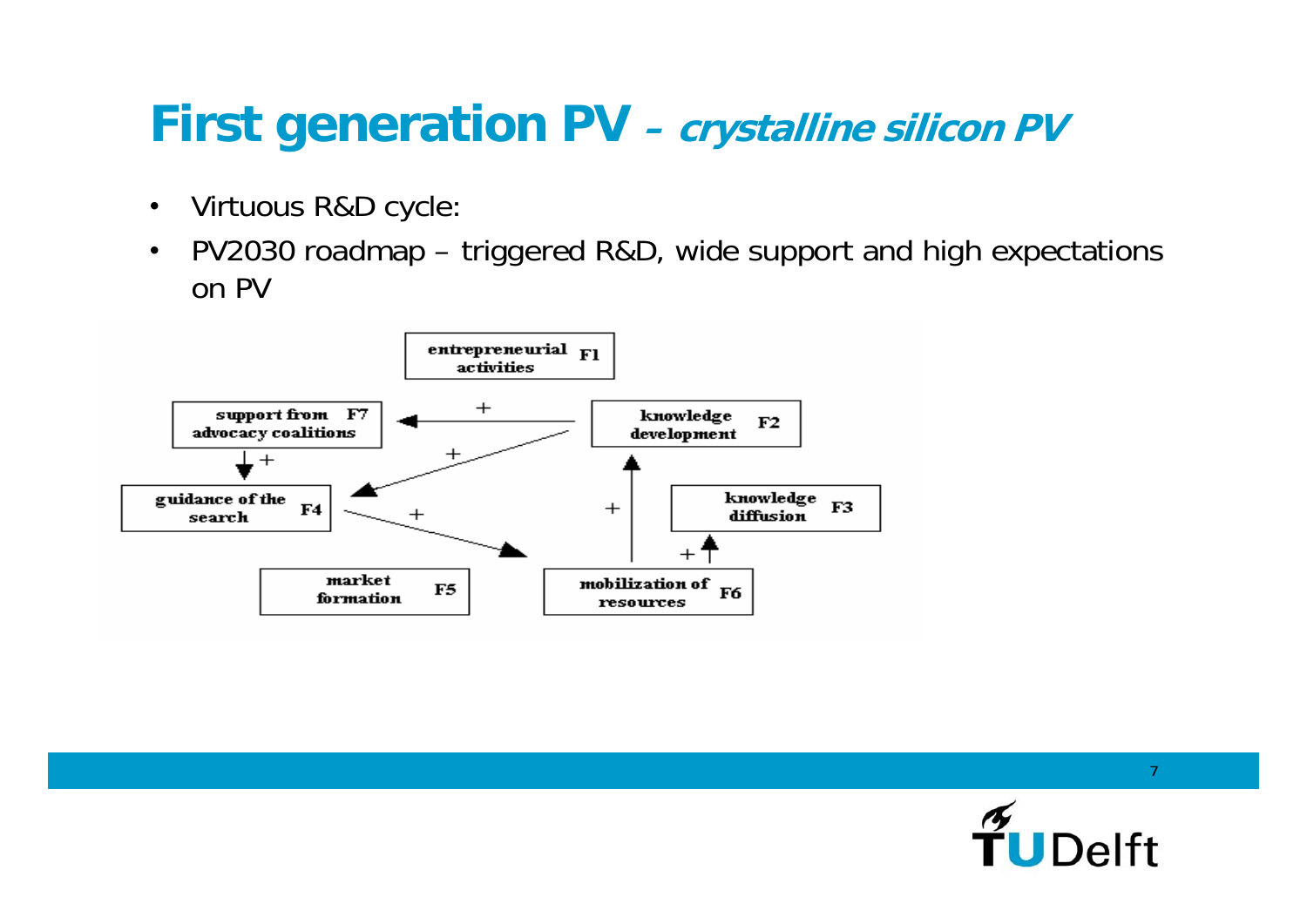### **First generation PV** – *crystalline silicon PV*

- Virtuous diffusion cycle (until 2005):
- Residential Dissimination programme triggered entrepreneurial activities -> lobby for more resources, market grew and attracted more entrepreneurs
- These continue to lobby for more resources and support

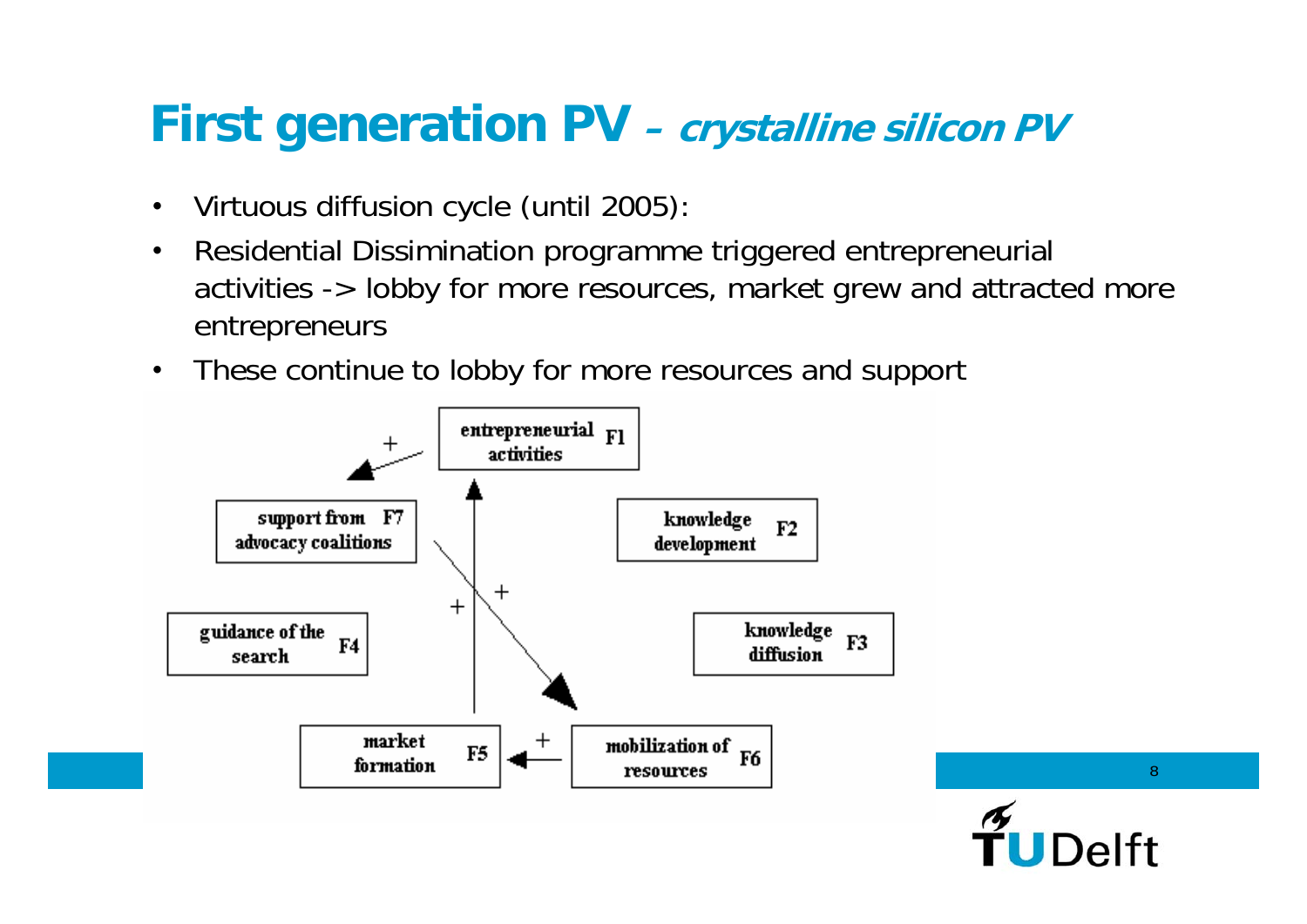## **Second generation PV – thin film PV**

- Virtuous R&D and diffusion cycle:
- Shift away from first generation  $\rightarrow$  guidance of the search  $\rightarrow$ entrepreneurial activities -> lobbying -> mobilization of resources -> knowledge development & market formation -> more entrepreneurial activities



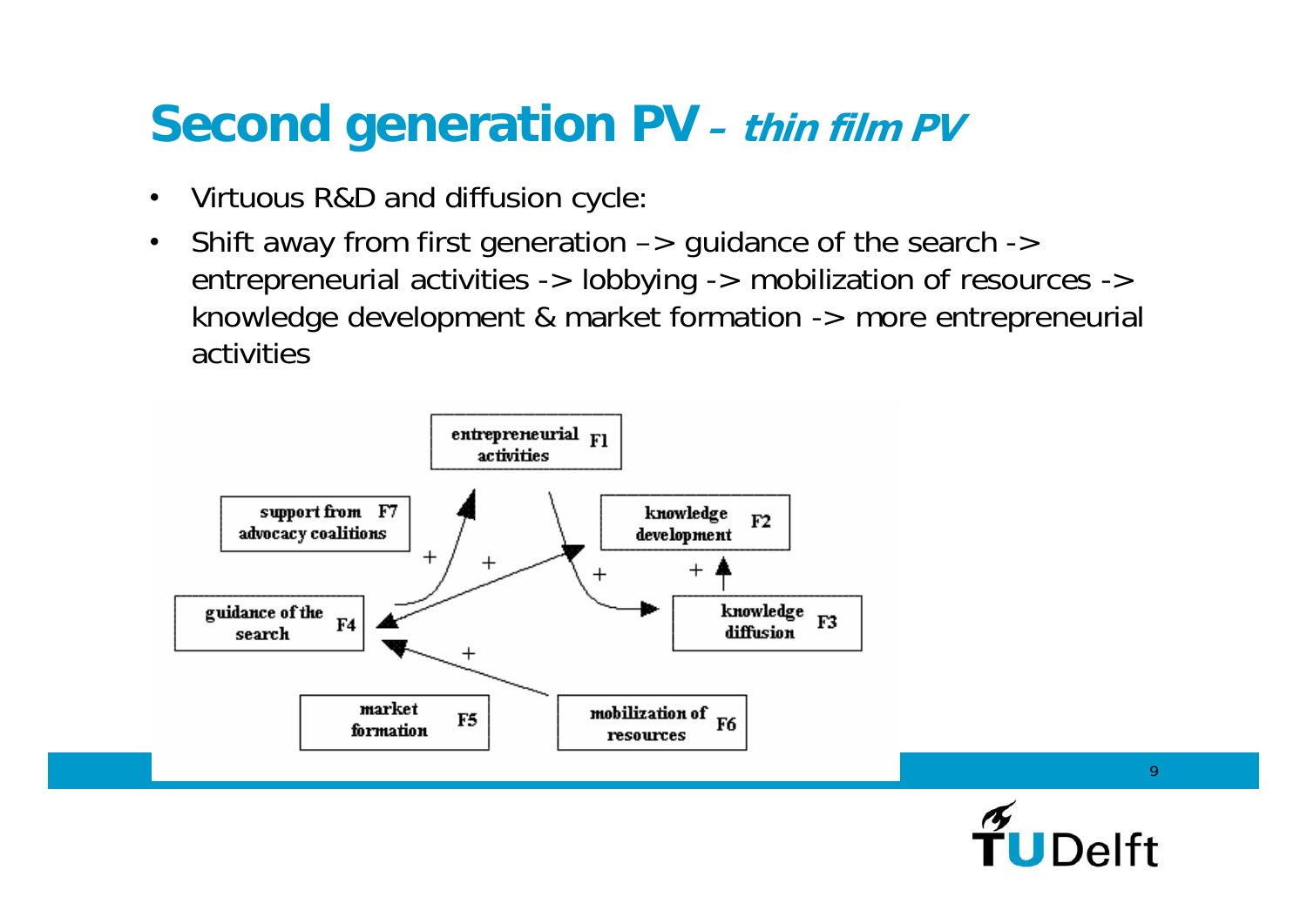#### **Second generation PV** – *Copper Indium di-***Selenide/di-Sulfide solar cells**

- Lock-in:
- Commercialised only recently; but scattered R&D community -> low knowledge diffusion and guidance of the search



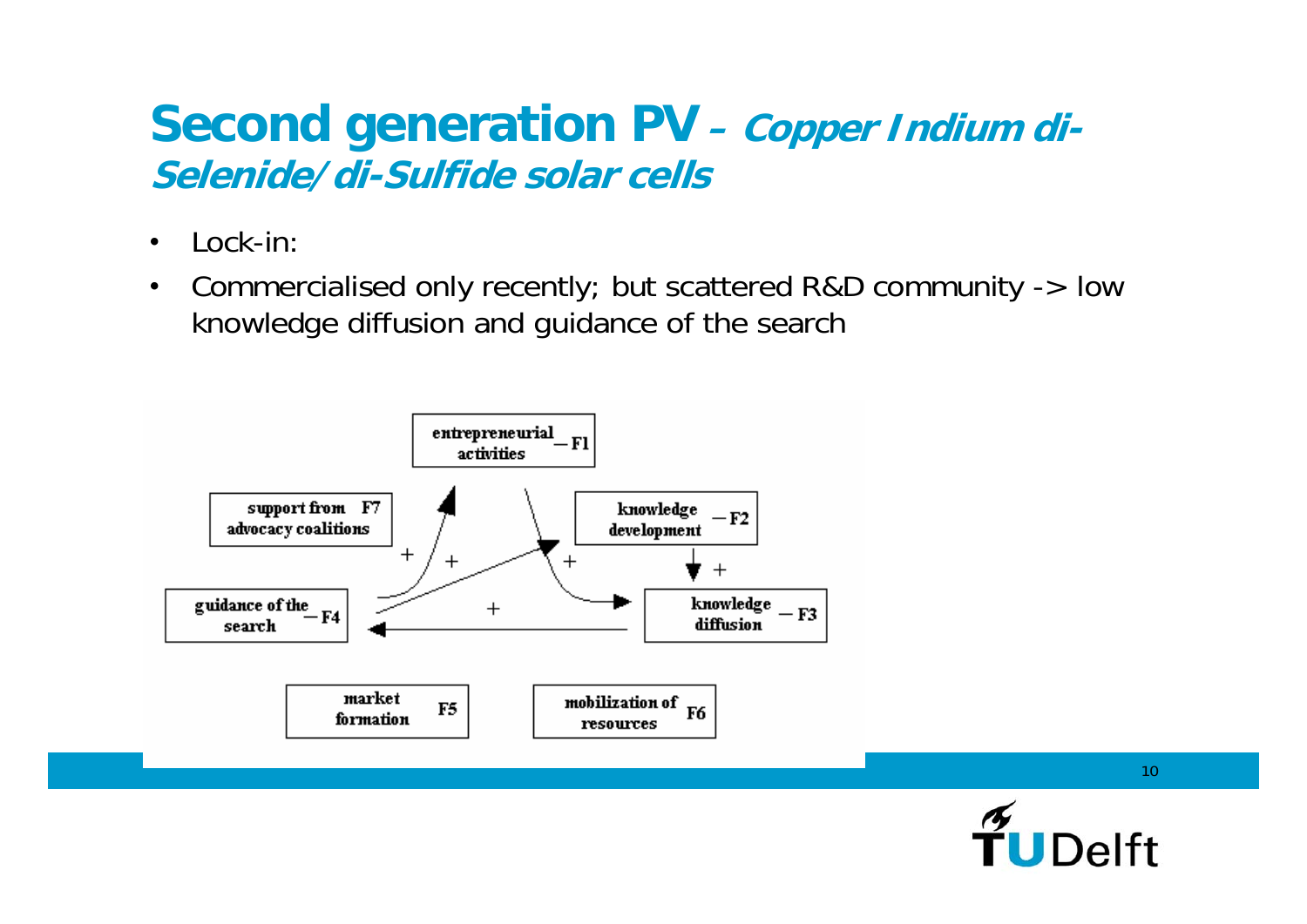## **Third generation PV – organic solar cells**

- Virtuous cycle:
- High expectations of future low production costs -> mobilization of resources -> knowledge development -> support -> guidance of the search -> mobilization of resources



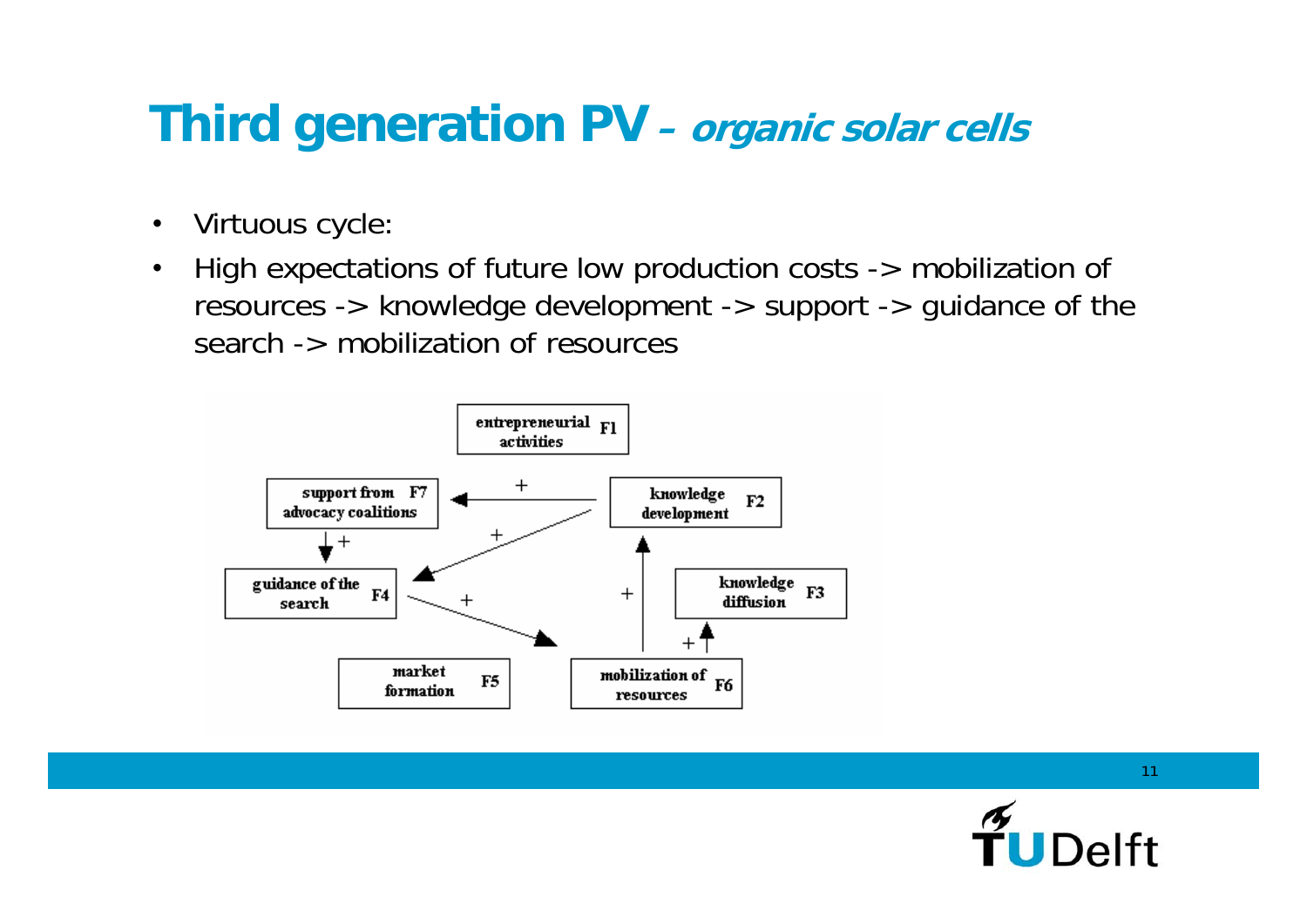## **Main conclusions on dynamics in Japanese PV innovation systems**

- High expectations and guidance of the search by broadly supported government programmes are important triggers for virtuous cycles in PV innovation systems
- Lack of knowledge diffusion between isolated research communities can hamper growth of innovation system

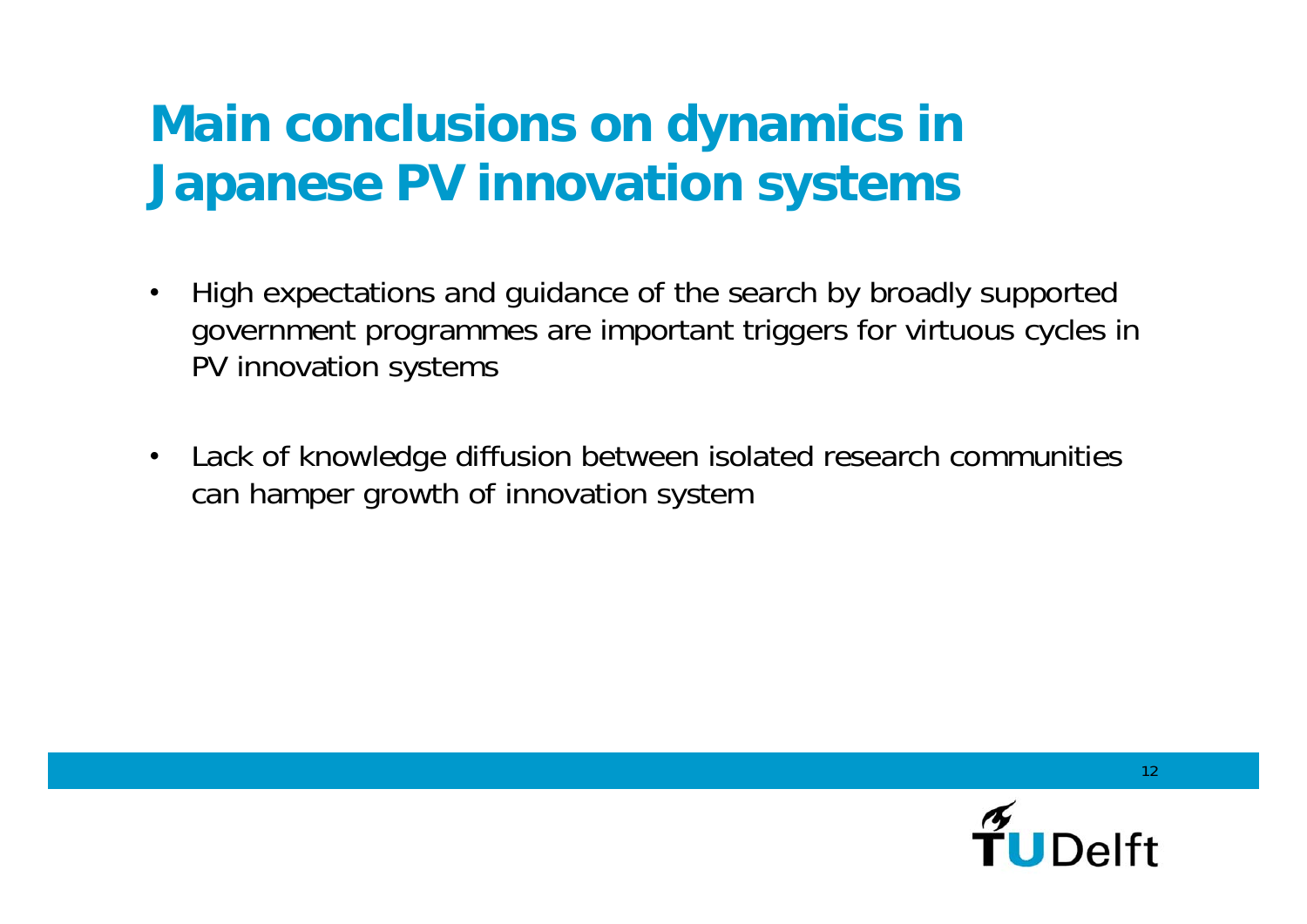## **Implications**

- More insights in these patterns may help to improve innovation policy now instruments often strongly financially dominated
- More insights may also help to improve entrepreneurial and other actors' strategies – provide insights in how to include the innovation system in business / innovation strategy